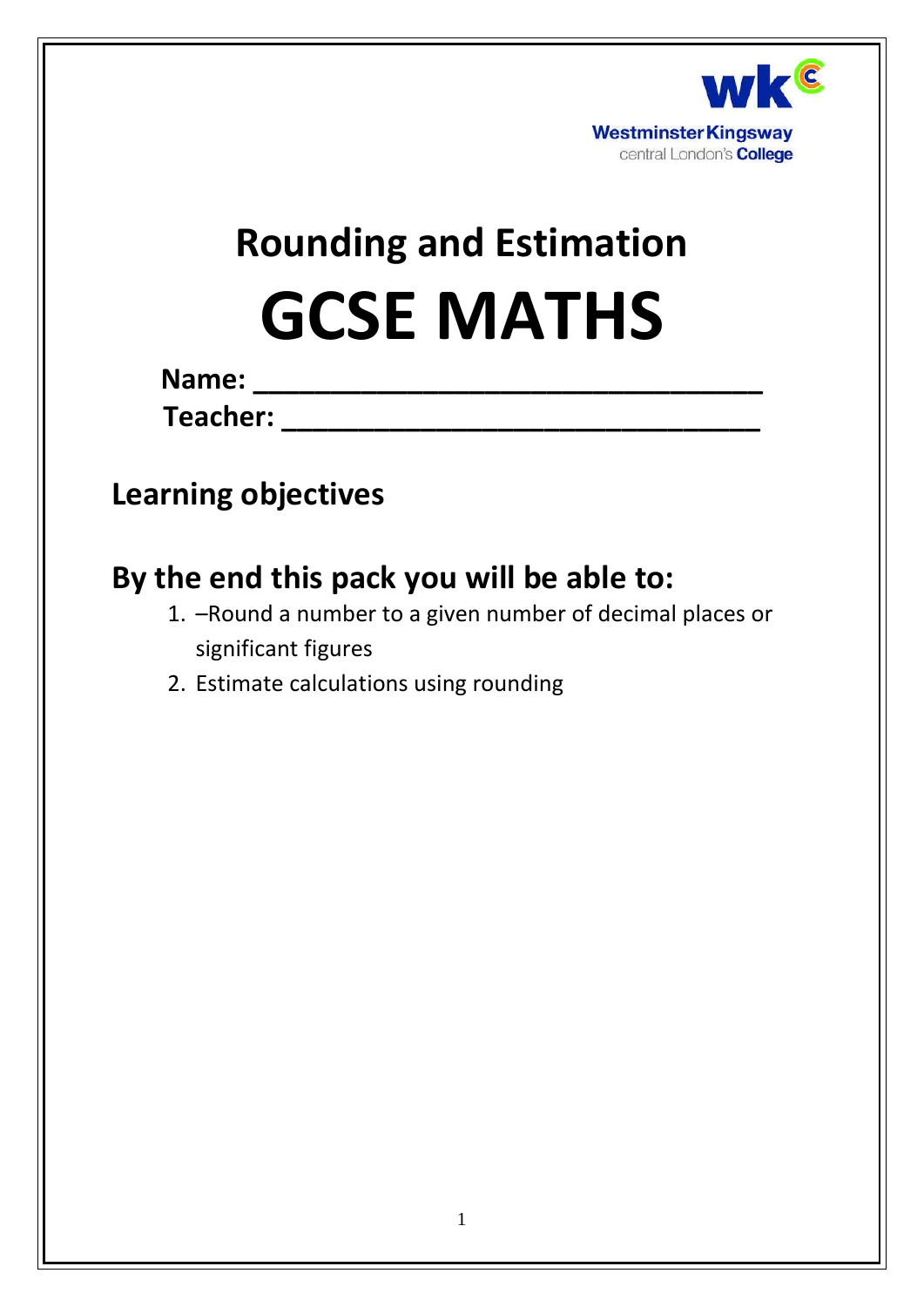### Rounding to decimal places

Remember: The first decimal place is the first number after the decimal point 5 or more goes up  $7.68 \rightarrow 7.6|8 \rightarrow 7.7$  (to 1 d.p.) 4 or less stays same  $9.143 \rightarrow 9.1|43 \rightarrow 9.1$  (to 1 d.p.)

#### **Round to 1 decimal place (1 d.p.)**

| <b>Number</b> | Identify 1 <sup>st</sup> d.p. | . .<br><b>Possible answers</b> | <b>Draw line</b> | Up or stay | <b>Answer</b> |
|---------------|-------------------------------|--------------------------------|------------------|------------|---------------|
| 7.196         | 7.196                         | 7.1 or 7.2                     | 7.1 96           | Up         | 7.2           |
| 4.312         |                               |                                |                  |            |               |
| 28.29         |                               |                                |                  |            |               |
| 17.912        |                               |                                |                  |            |               |
| 0.85          |                               |                                |                  |            |               |
| 7.188         |                               |                                |                  |            |               |
| 14.954        |                               |                                |                  |            |               |
| 7.001         |                               |                                |                  |            |               |
| 4.961         |                               |                                |                  |            |               |
| 0.06          |                               |                                |                  |            |               |
| 12.949        |                               |                                |                  |            |               |
| 19.976        |                               |                                |                  |            |               |

#### **Round to 2 decimal places (2 d.p.)**

| <b>Number</b> | Identify $2^{nd}$ d.p. | <b>Possible answers</b> | <b>Draw line</b> | Up or stay | <b>Answer</b> |
|---------------|------------------------|-------------------------|------------------|------------|---------------|
| 8.114         | 8.11/4                 | 8.11 or 8.12            | 8.11 4           | Stay       | 8.11          |
| 12.456        |                        |                         |                  |            |               |
| 9.2386        |                        |                         |                  |            |               |
| 0.124         |                        |                         |                  |            |               |
| 5.0372        |                        |                         |                  |            |               |
| 0.008         |                        |                         |                  |            |               |
| 7.001         |                        |                         |                  |            |               |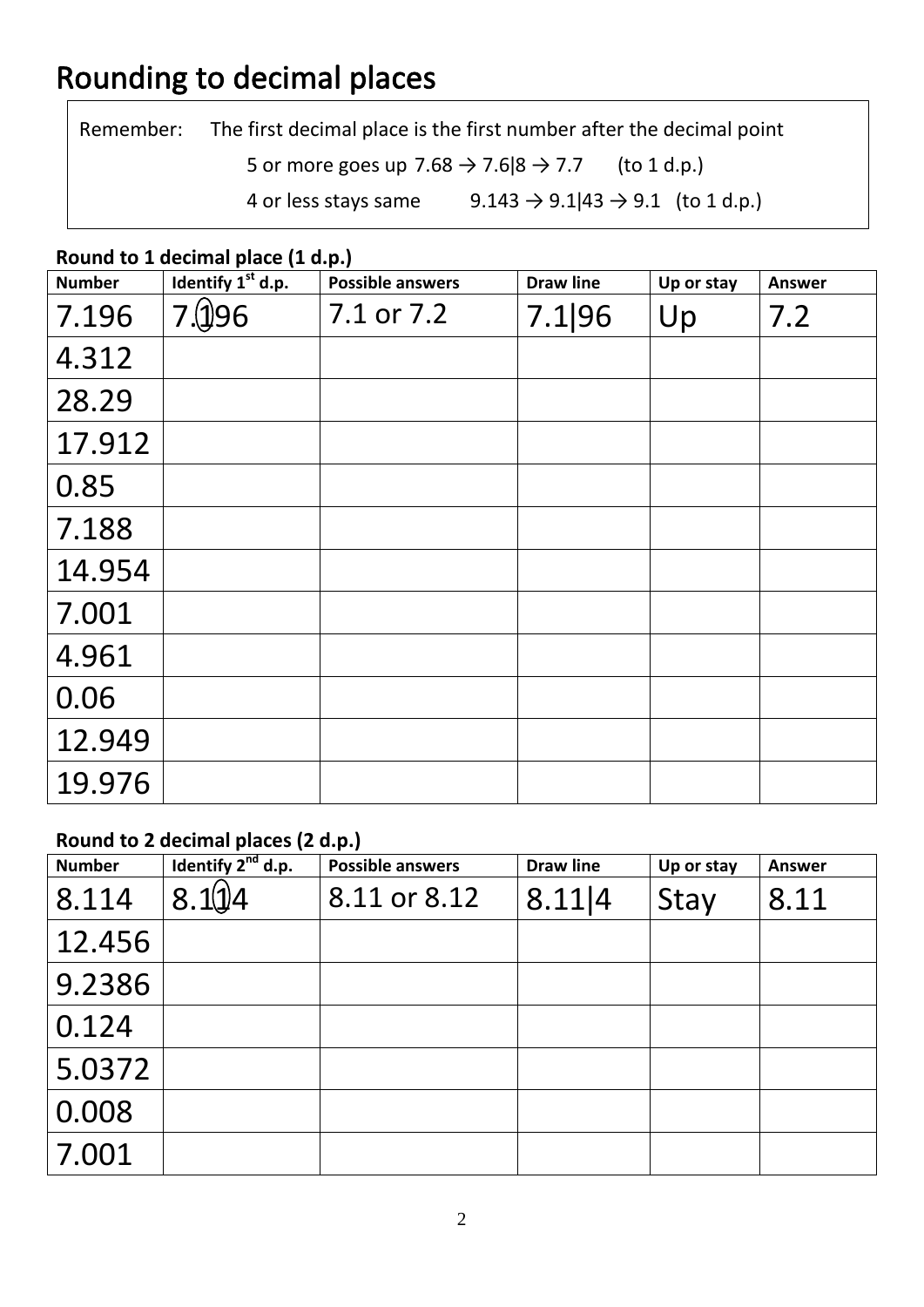## Significant figures

| Remember: | The first significant figure is the first number that is not zero |                                                                      |  |  |  |  |
|-----------|-------------------------------------------------------------------|----------------------------------------------------------------------|--|--|--|--|
|           |                                                                   | 5 or more goes up $458 \rightarrow 4158 \rightarrow 500$ (to 1 s.f.) |  |  |  |  |
|           | 4 or less stays same                                              | $436 \rightarrow 4136 \rightarrow 400$ (to 1 s.f.)                   |  |  |  |  |

#### **Round to 1 significant figure (1 s.f.)**

| <b>Number</b> | Identify sig. fig. | <b>Possible answers</b> | <b>Draw line</b> | Up or stay | <b>Answer</b> |
|---------------|--------------------|-------------------------|------------------|------------|---------------|
| 5605          | 5605               | 5000 or 6000            | 5 605            | Up         | 6000          |
| 9301          |                    |                         |                  |            |               |
| 7842          |                    |                         |                  |            |               |
| 856           |                    |                         |                  |            |               |
| 12            |                    |                         |                  |            |               |
| 98            |                    |                         |                  |            |               |
| 0.0821        | 0.0821             | 0.08 or 0.09            | 0.08 21          | Stay       | 0.08          |
| 0.0372        |                    |                         |                  |            |               |
| 0.0067        |                    |                         |                  |            |               |
| 0.2118        |                    |                         |                  |            |               |
| 0.035         |                    |                         |                  |            |               |
| 0.096         |                    |                         |                  |            |               |

### **Round to 2 significant figures (2 s.f.)**

| <b>Number</b> | Identify sig. fig. | <b>Possible answers</b> | <b>Draw line</b> | Up or stay | <b>Answer</b> |
|---------------|--------------------|-------------------------|------------------|------------|---------------|
| 638           | 638                | 630 or 640              | 63 8             | Up         | 640           |
| 5892          |                    |                         |                  |            |               |
| 7106          |                    |                         |                  |            |               |
| 0.0157        |                    |                         |                  |            |               |
| 0.5622        |                    |                         |                  |            |               |
| 12.61         |                    |                         |                  |            |               |
| 3.274         |                    |                         |                  |            |               |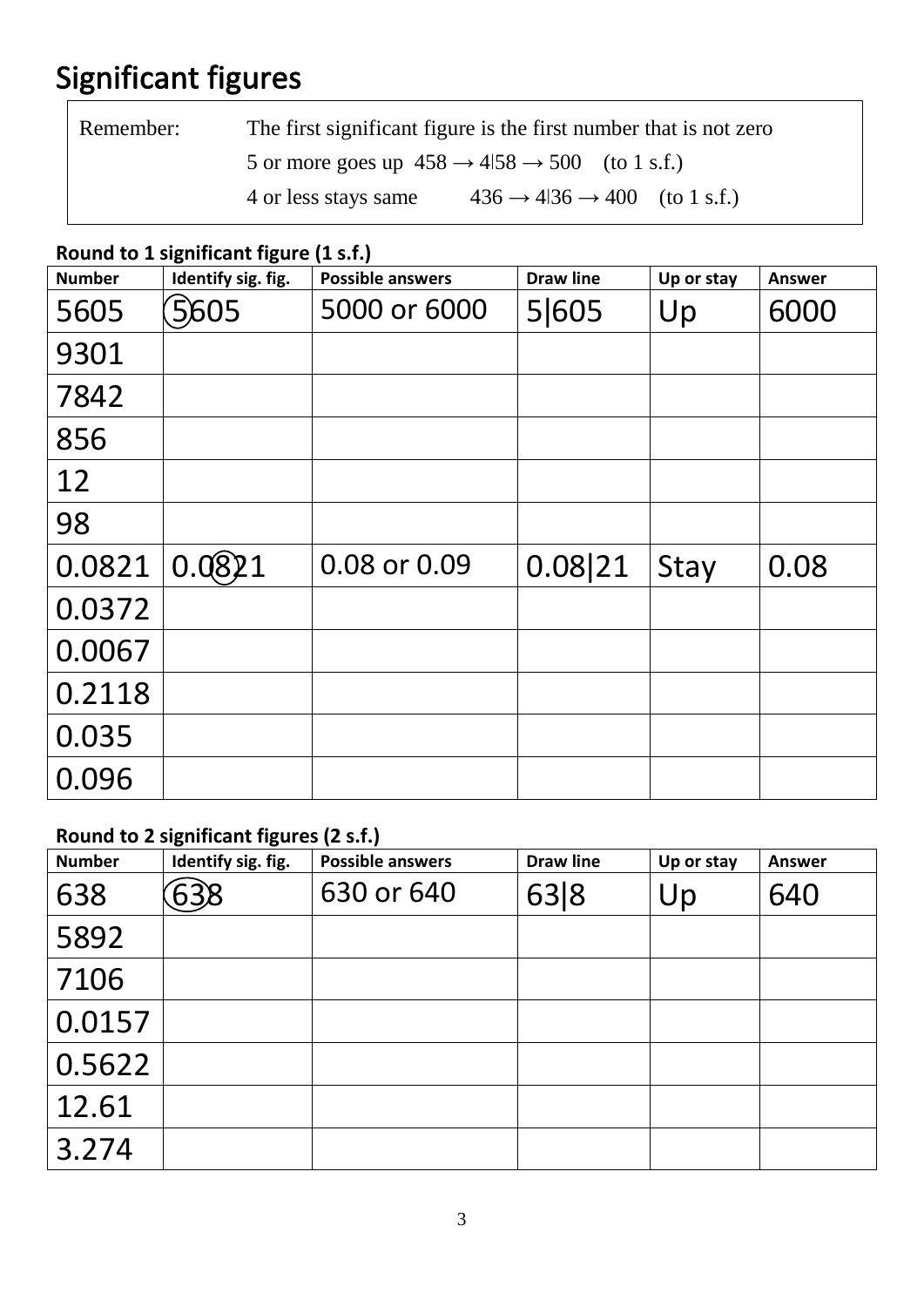### Estimate answers to calculations

 $\sqrt{ }$ 

| Remember:          | Round all the numbers to 1 significant figure<br>Use the rounded numbers for your estimate |        |
|--------------------|--------------------------------------------------------------------------------------------|--------|
| <b>Calculation</b> | <b>Estimated answer</b>                                                                    |        |
| $514 \times 29$    | 500 x 30                                                                                   | 15,000 |
| $19 \times 34$     |                                                                                            |        |
| $91 \times 5.14$   |                                                                                            |        |
| 83 x 399           |                                                                                            |        |
| $945 \div 8.91$    |                                                                                            |        |
| $1502 \div 350$    |                                                                                            |        |
| $28.19 \div 6.33$  |                                                                                            |        |
| $41 \div 7.89$     |                                                                                            |        |
| $94 \div 0.32661$  |                                                                                            |        |
| $5.412^2$          |                                                                                            |        |
| $15.21 - 3.84^2$   |                                                                                            |        |
| 19.41 x 3.499      |                                                                                            |        |
| 23.02              |                                                                                            |        |
| $5.88^{2}$         |                                                                                            |        |
| $3.5 \times 2.5$   |                                                                                            |        |

 $\overline{\phantom{a}}$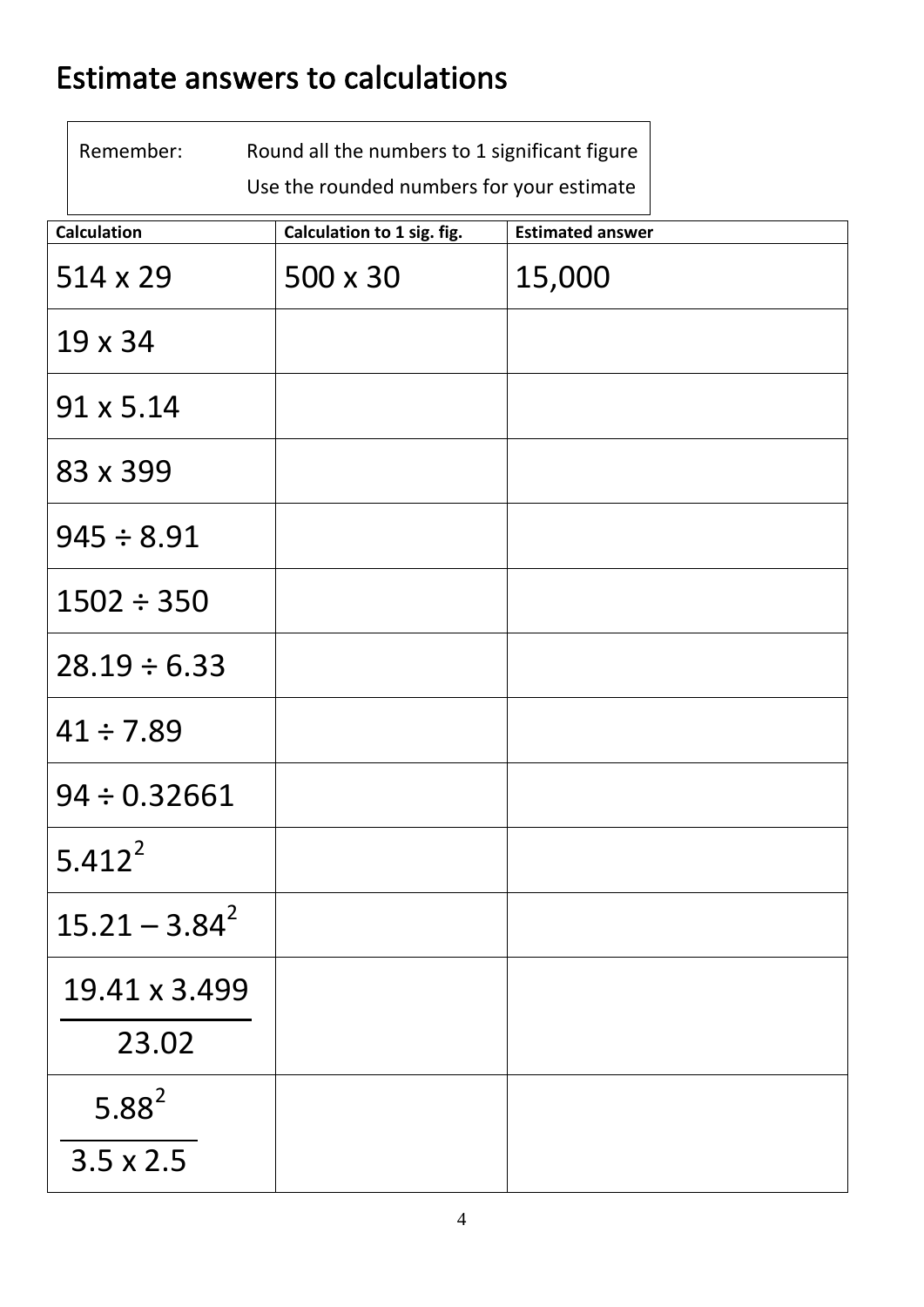| <b>ROUNDING</b>                                                                                           |                                                                                                         |                                                  |             |                                                                                     |                                                                                             |           |                                                                                       |                |
|-----------------------------------------------------------------------------------------------------------|---------------------------------------------------------------------------------------------------------|--------------------------------------------------|-------------|-------------------------------------------------------------------------------------|---------------------------------------------------------------------------------------------|-----------|---------------------------------------------------------------------------------------|----------------|
| Write each number to the given degree of accuracy.                                                        |                                                                                                         |                                                  |             |                                                                                     |                                                                                             |           |                                                                                       |                |
| 1.<br>4.<br>7.<br>10.                                                                                     | 128 (nearest 10)<br>2.<br>135 (nearest 10)<br>5.<br>725 (nearest 100)<br>8.<br>5692 (nearest 10)<br>11. |                                                  |             | 329 (nearest 100)<br>750 (nearest 100)<br>8500 (nearest 1000)<br>5692 (nearest 100) | 3.<br>6.                                                                                    | 9.<br>12. | 691 (nearest 100)<br>8350 (nearest 1000)<br>790 (nearest 1000)<br>5692 (nearest 1000) |                |
|                                                                                                           | <b>DECIMAL PLACES</b>                                                                                   |                                                  |             |                                                                                     |                                                                                             |           |                                                                                       |                |
| 1. Write each number correct to 1 decimal place<br>a) 7.92<br>b) 16.67<br>d) 8.251<br>e) 12.85<br>c) 2.35 |                                                                                                         |                                                  |             |                                                                                     |                                                                                             |           |                                                                                       |                |
|                                                                                                           |                                                                                                         |                                                  |             |                                                                                     | 2. Use a calculator to work out the answers and write them down correct to 1 decimal place. |           |                                                                                       |                |
| a) 2.2 x 8.1                                                                                              |                                                                                                         |                                                  | b) 5.25 x 7 |                                                                                     | c) 9.12 x 9                                                                                 |           | d) 9.5 x 7.3                                                                          | e) 9.13 x 7.75 |
|                                                                                                           |                                                                                                         | 3. Write each number correct to 2 decimal places |             |                                                                                     |                                                                                             |           |                                                                                       |                |
|                                                                                                           | b) 9.456<br>$c)$ 3.126<br>a) 5.622                                                                      |                                                  |             | d) 3.121                                                                            | e) 9.455                                                                                    |           |                                                                                       |                |
|                                                                                                           |                                                                                                         |                                                  |             |                                                                                     |                                                                                             |           |                                                                                       |                |
|                                                                                                           |                                                                                                         |                                                  |             |                                                                                     |                                                                                             |           |                                                                                       |                |
|                                                                                                           |                                                                                                         |                                                  |             |                                                                                     |                                                                                             |           |                                                                                       |                |
|                                                                                                           |                                                                                                         |                                                  |             |                                                                                     |                                                                                             |           |                                                                                       |                |
|                                                                                                           |                                                                                                         |                                                  |             |                                                                                     |                                                                                             |           |                                                                                       |                |
|                                                                                                           |                                                                                                         |                                                  |             |                                                                                     |                                                                                             |           |                                                                                       |                |
|                                                                                                           |                                                                                                         |                                                  |             |                                                                                     |                                                                                             |           |                                                                                       |                |
|                                                                                                           |                                                                                                         |                                                  |             |                                                                                     |                                                                                             |           |                                                                                       |                |
|                                                                                                           |                                                                                                         |                                                  |             |                                                                                     |                                                                                             |           |                                                                                       |                |
|                                                                                                           |                                                                                                         |                                                  |             |                                                                                     |                                                                                             |           |                                                                                       |                |
|                                                                                                           |                                                                                                         |                                                  |             |                                                                                     |                                                                                             |           |                                                                                       |                |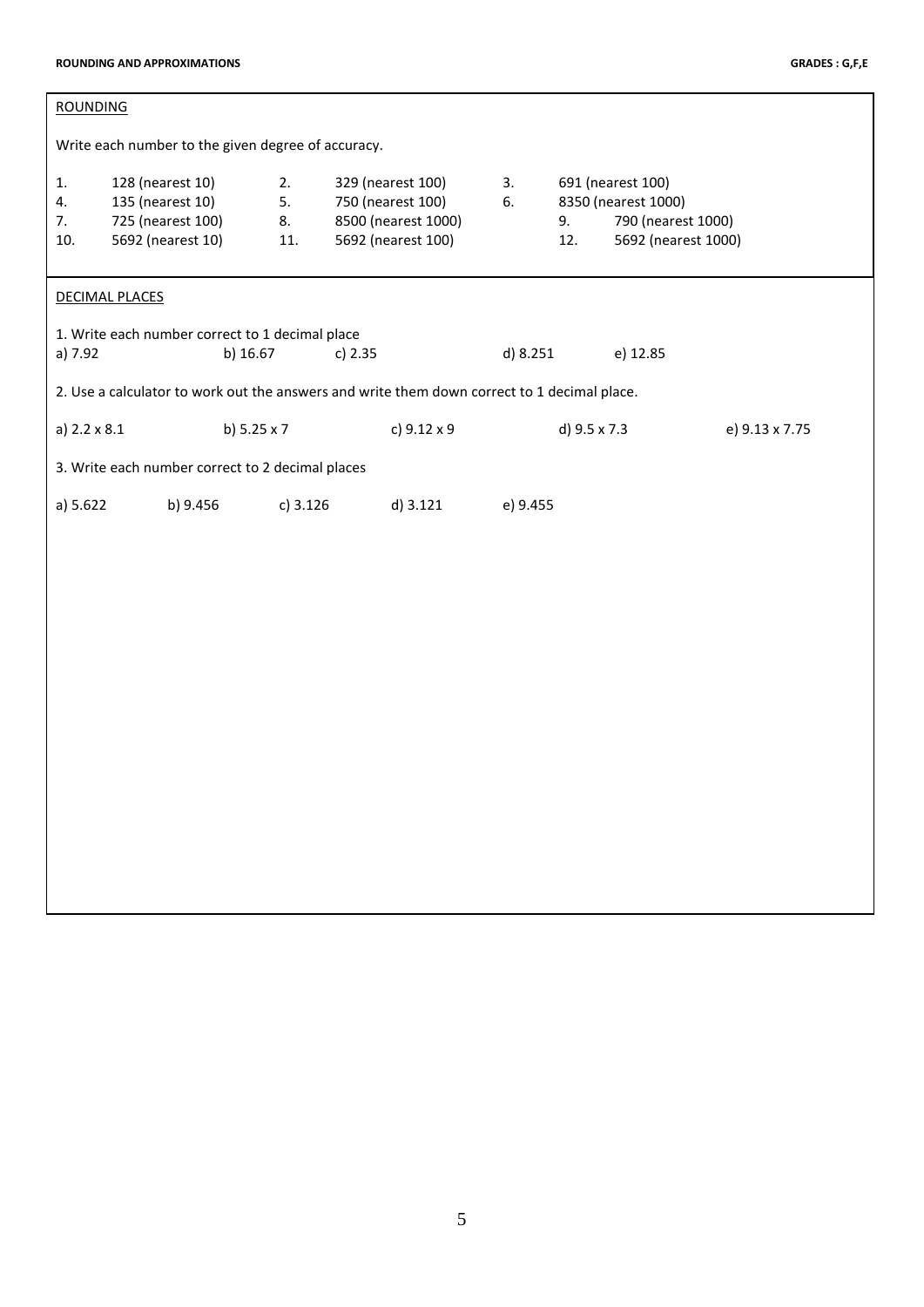#### EXAM QUESTIONS

1. The populations of three towns are given below.

> **Arton** 15748 Barton 9682 **Carton** 12403

- (a) Write the number 15748 to the nearest thousand.
- 2. 3. The number of spectators at a football match is 12584.
	- Write the number 12 584 in words.  $(a)$
	- $(b)$ In the number 12584, write down the value of
		- $(i)$  the figure 8,
		- (ii) the figure 2.
	- Write 12584 to the nearest 100. (c)
- (a) Write seven million in figures.
- (b) Write seven thousand and eighty-four in figures.
- (c) Write 8736 to the nearest 10.

Round 723 to the nearest ten.

- 
- 4.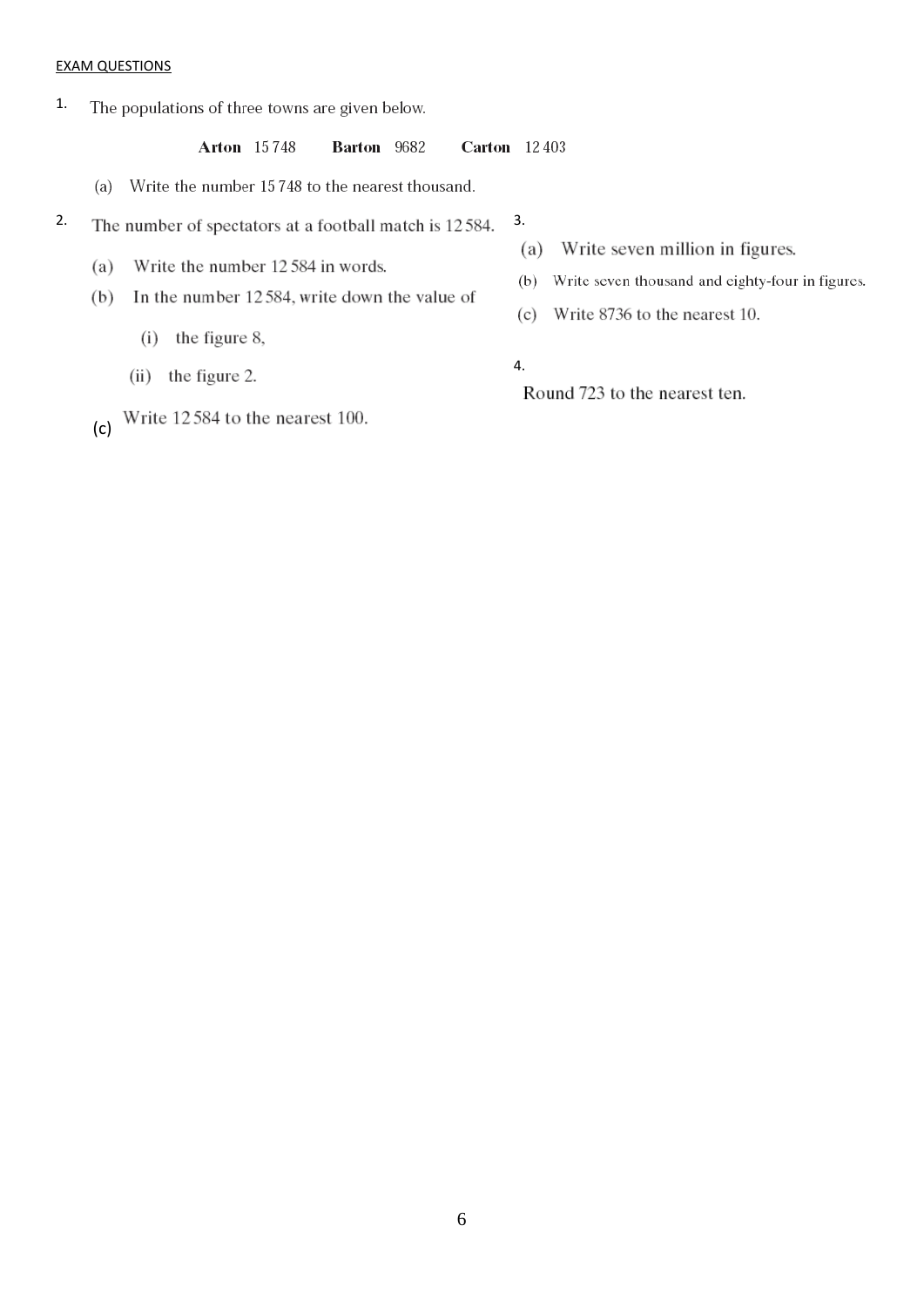#### **ESTIMATING**

| <b>QUESTIONS</b>           | <b>ESTIMATED</b><br><b>ANSWERS</b> |
|----------------------------|------------------------------------|
| $3.92 \times 5.05$         | 3                                  |
| $6.9 \times 2.9$           | 100                                |
| $30.1 \div 9.91$           | 11.4                               |
| V <sub>32</sub>            | 15                                 |
| $(8.8 + 11.11) \times 4.9$ | 40                                 |
| $50 \div 7.21$             | $\overline{7}$                     |
| V103                       | 8                                  |
| $4.05 \times (6.9 + 2.9)$  | 20                                 |
| $67 \div 8.12$             | 12.2                               |
| V150                       | 5.5                                |
|                            |                                    |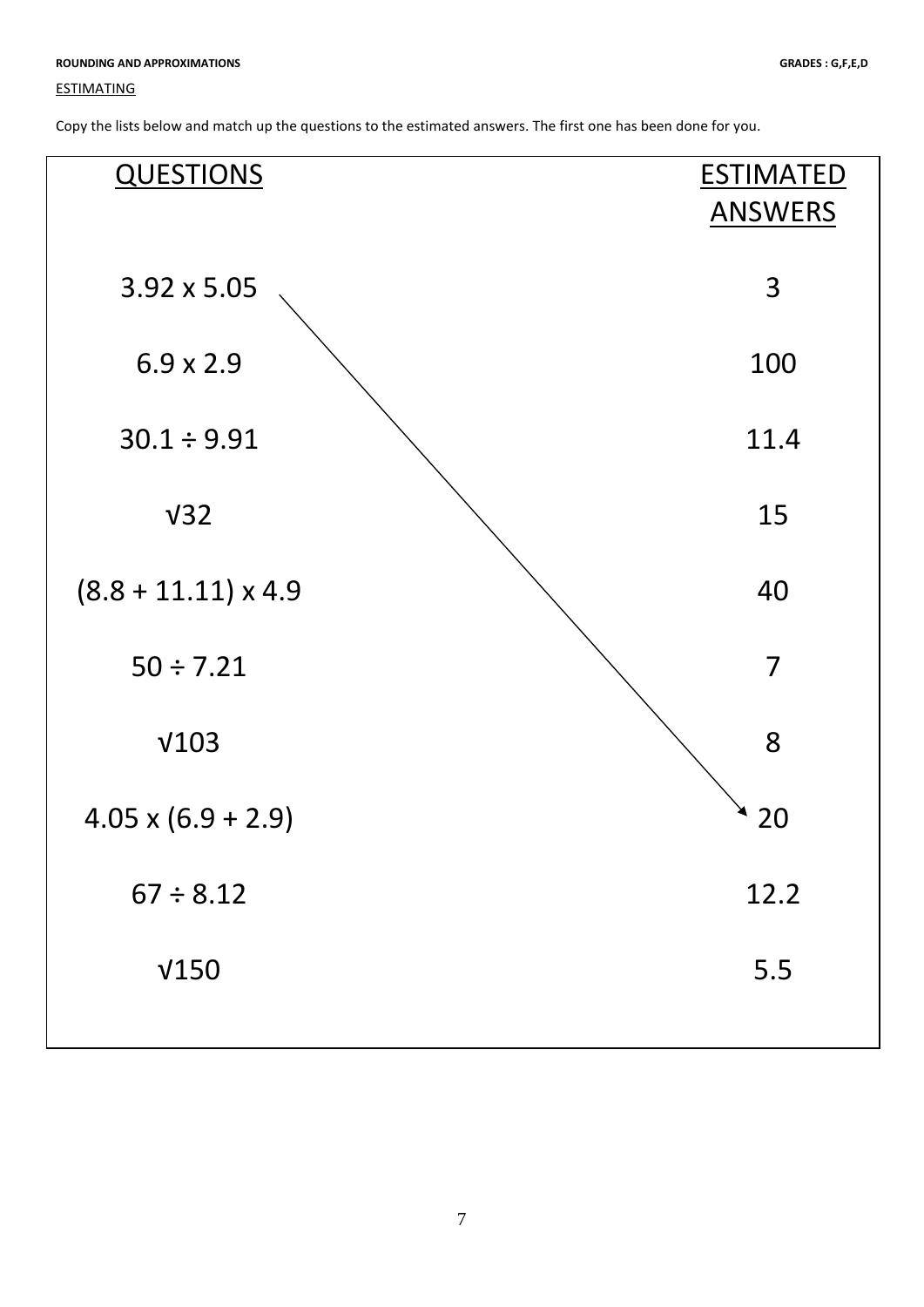#### EXAM QUESTIONS

1. Kim buys 71 stamps which cost 19 pence each.

> By using suitable approximations, estimate the total cost of the stamps. You must show your working.

2. Estimate the cost of 20 meals at £2.97 each.

 $\frac{27.89 + 20.17}{3.91}$ 3. Liam wants to calculate

> Write each of the numbers in Liam's calculation to the nearest whole number. (a)

- Use your numbers from part (a) to estimate the answer to Liam's calculation.  $(b)$
- 4.

 $\frac{2987}{21 \times 49}$ Find an approximate value of

You must show all your working.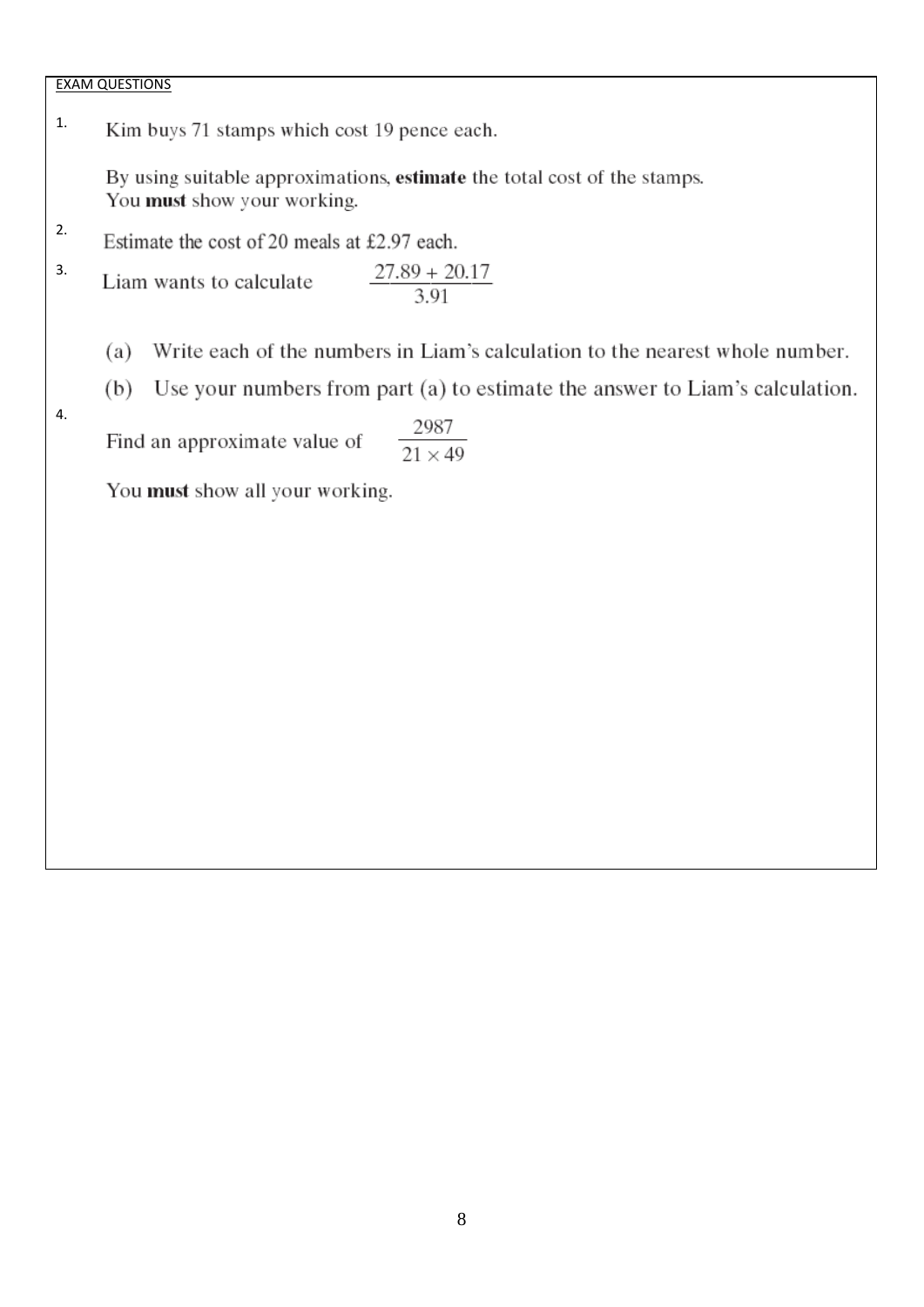| <b>SIGNIFICANT FIGURES</b>     |                                                         |                                                                                                  |                    |       |              |        |                                                                                                                        |
|--------------------------------|---------------------------------------------------------|--------------------------------------------------------------------------------------------------|--------------------|-------|--------------|--------|------------------------------------------------------------------------------------------------------------------------|
|                                | 1. Write each number correct to one significant figure. |                                                                                                  |                    |       |              |        |                                                                                                                        |
| a) 27                          | b) 832                                                  | c) 8.12                                                                                          | d) 93              | e) 77 | f) $13.5$    |        | g) 95                                                                                                                  |
|                                |                                                         |                                                                                                  |                    |       |              |        |                                                                                                                        |
|                                |                                                         | 2. Use a calculator to work out the answers and write them down correct to 1 significant figure. |                    |       |              |        |                                                                                                                        |
| a) 50 x 23                     | b) 5.25 x 7                                             |                                                                                                  | c) 910 x 12        |       | d) 9.5 x 7.3 |        | e) 93 x 77                                                                                                             |
|                                |                                                         | 3. Write each number correct to two significant figures.                                         |                    |       |              |        |                                                                                                                        |
|                                |                                                         |                                                                                                  |                    |       |              |        |                                                                                                                        |
| a) 275                         | b) 0.03451                                              | c) 8.12                                                                                          | d) 0.956 e) 7.04   |       | f) 7.05      | g) 959 |                                                                                                                        |
|                                |                                                         |                                                                                                  |                    |       |              |        |                                                                                                                        |
|                                |                                                         |                                                                                                  |                    |       |              |        |                                                                                                                        |
| <b>ESTIMATING CALCULATIONS</b> |                                                         |                                                                                                  |                    |       |              |        |                                                                                                                        |
|                                |                                                         |                                                                                                  |                    |       |              |        | By approximating each number, estimate the answers to these calculations. You must show how you reached your estimate. |
| 1.                             | $4.9 + 15.21$                                           | 2.                                                                                               | $19.89 \times 5.2$ |       | 3.           |        | $\sqrt{4.05 \times 4.9 \times 5.09}$                                                                                   |
|                                | 1.9                                                     |                                                                                                  | $1.05 + 9.03$      |       |              |        |                                                                                                                        |
|                                |                                                         |                                                                                                  |                    |       |              |        |                                                                                                                        |
|                                |                                                         |                                                                                                  |                    |       |              |        |                                                                                                                        |
|                                |                                                         |                                                                                                  |                    |       |              |        |                                                                                                                        |
|                                |                                                         |                                                                                                  |                    |       |              |        |                                                                                                                        |
|                                |                                                         |                                                                                                  |                    |       |              |        |                                                                                                                        |
|                                |                                                         |                                                                                                  |                    |       |              |        |                                                                                                                        |
|                                |                                                         |                                                                                                  |                    |       |              |        |                                                                                                                        |
|                                |                                                         |                                                                                                  |                    |       |              |        |                                                                                                                        |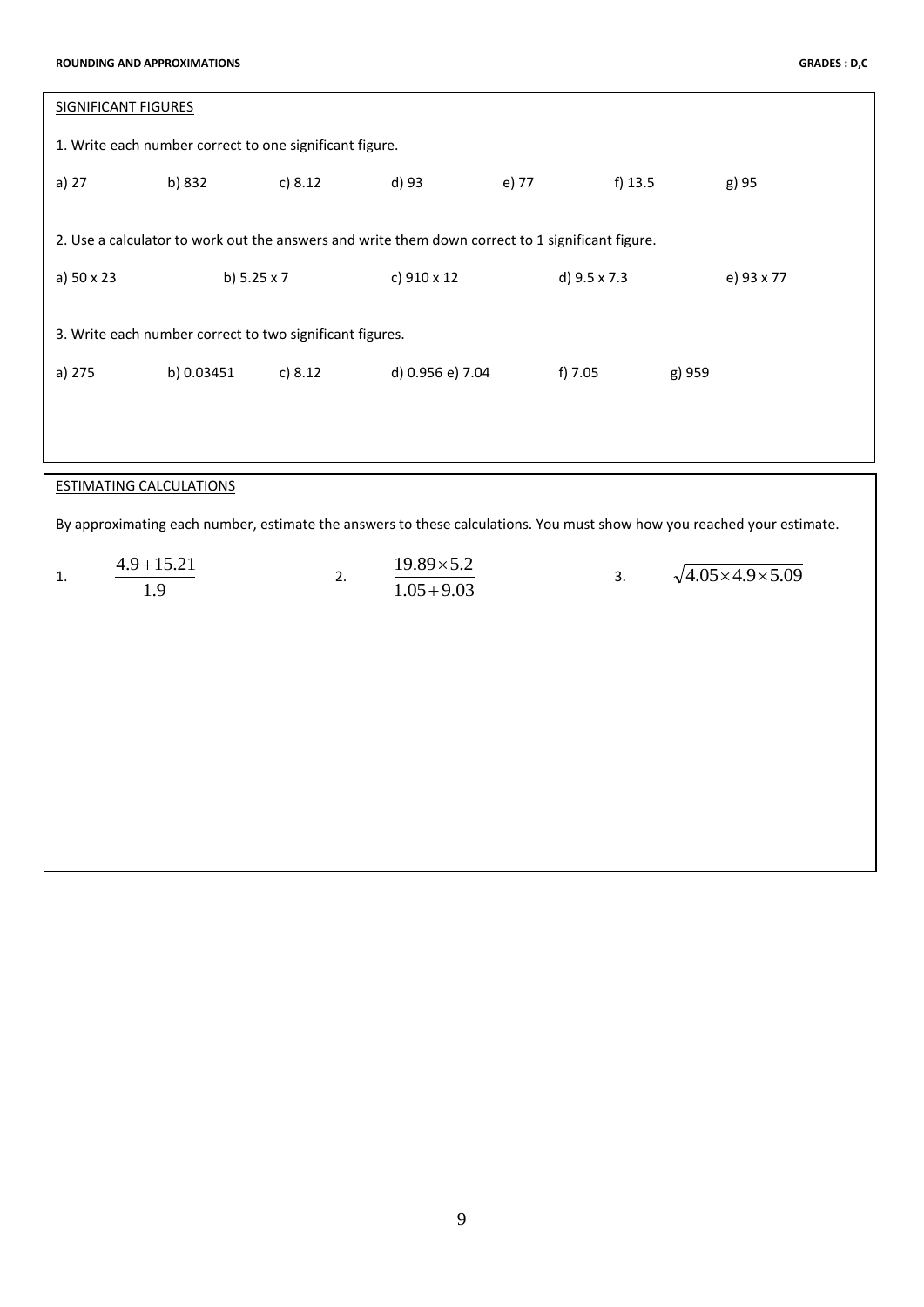EXAM QUESTIONS<br>
<sup>1</sup> Find an approximate value of  $\frac{41 \times 197}{78}$ 1.

You must show all your working.

2. Calculate the value of

$$
\frac{8.4-3.79}{11.62-15.89}
$$

- (a) Write down the full calculator display.
- (b) Give your answer to three significant figures.
- 3.Hannah, Gemma and Jo use their calculators to work out the value of

$$
\frac{28.78}{4.31\times0.47}
$$

Hannah gets 142.07, Gemma gets 14.207 and Jo gets 3.138

Use approximations to show which one of them is correct. You must show your working.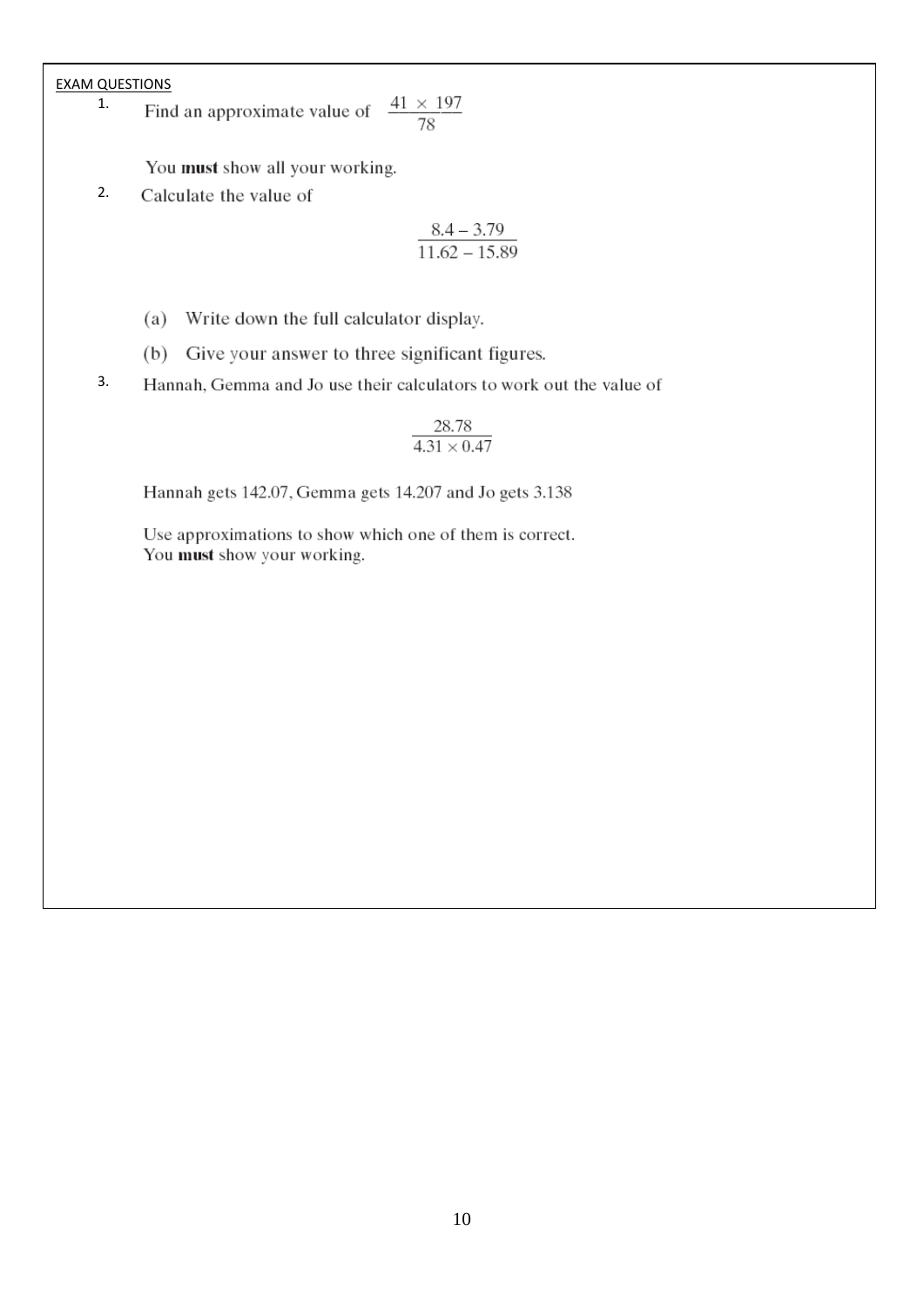